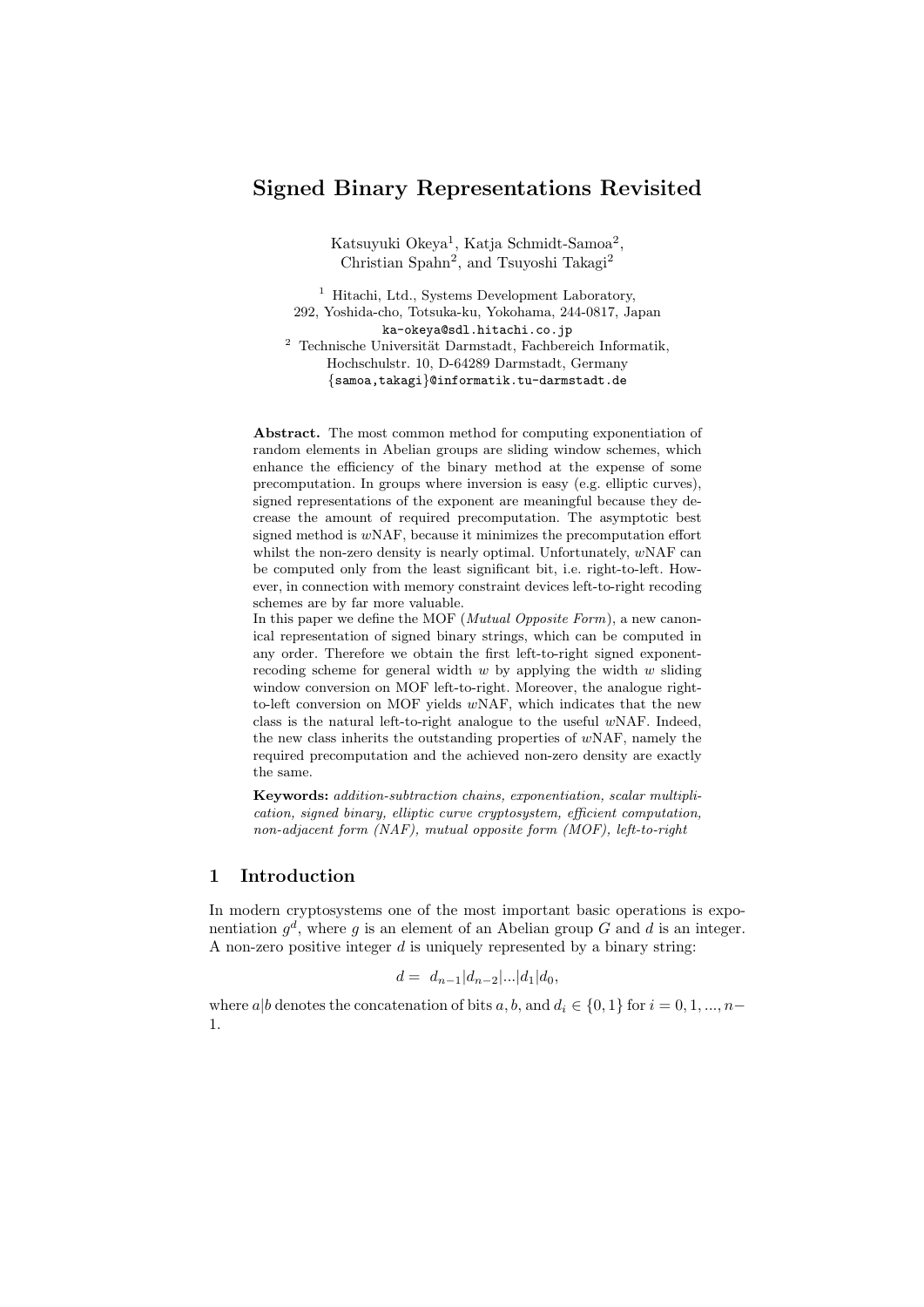The most common method for performing an exponentiation is the squareand-multiply algorithm, which computes  $g^d$  according to the bits  $d_i$  (therefore it is often called binary method). The efficiency of this procedure may be enhanced if precomputation is allowed. In this case, we consider more general representations of the exponent, where each non-zero bit  $d_i$  is not restricted to be 1, but is an element of a suitable digit set T of integers. We call  $d = \sum_i d_i 2^i$  a T-representation, if  $d_i \in T \cup \{0\}$  holds for each i. In general, T-representations loose the property of uniqueness. The left-to-right square-and-multiply algorithm is easily adjusted to work with a  $\mathcal T$ -representation of the exponent, namely multiplication by the base  $g$  is replaced with multiplication by precomputed elements  $g^{d_i}$ , where  $d_i \in \mathcal{T}$  is the appropriate digit of d. Therefore, the important features of a  $\mathcal T$ -representation are the number of non-zero digits and the cardinality of  $\mathcal T$ , because they determine the required time and memory consumption for computing  $g^d$ , respectively. The research problem here is to find optimized representation classes in the sense of trade-off between high non-zero density and low memory consumption.

### 1.1 New Motivation for Exponentiation Algorithms

As the ubiquitous computing devices are penetrating our daily life, the importance of memory constraint devices (e.g. smart cards) in cryptography is increasing. Smart cards are equipped with several Kbytes RAM only and most of them are reserved for OS and stack. Thus, cryptographic algorithms should be optimized in terms of memory. For this reason we are reluctant to consume memory except the necessary precomputation related to  $\mathcal T$  for computing exponentiation. Note that in connection with memory constraint devices, the most popular cryptosystems are based on elliptic curves [Kob87,Mil86], because elliptic curve cryptosystems (ECC) provide high security with moderate key-lengths. As elliptic curve groups are written additively, exponentiation has to be understood as scalar multiplication in this context.

Exponent recoding, i.e. the rewriting of the binary exponent to a  $\mathcal{T}$ representation, may be performed from the least significant bit (we say "rightto-left") and from the most significant bit ("left-to-right"), respectively. For the purpose of ECC on memory constraint devices we prefer left-to-right to rightto-left recoding methods. The reason is as follows: In the case of elliptic curve scalar multiplication, the left-to-right evaluation stage is the natural choice (see Section 5 for details). If the exponent recoding is done right-to-left, it is necessary to finish the recoding and to store the recoded string before starting the left-to-right evaluation stage. In other words, we require additional  $n$ -bit (i.e. exponential size  $\mathcal{O}(n)$  RAM for the right-to-left exponent recoding, where n is the bit size of the scalar.

On the contrary, if a left-to-right recoding technique is available, the recoding and evaluation stage may be merged to obtain an efficient exponentiation on the fly, without storing the recoded exponent at all. Therefore it is an important task to construct a left-to-right recoding scheme, even if the size of  $\mathcal T$  and the non-zero density are not improved.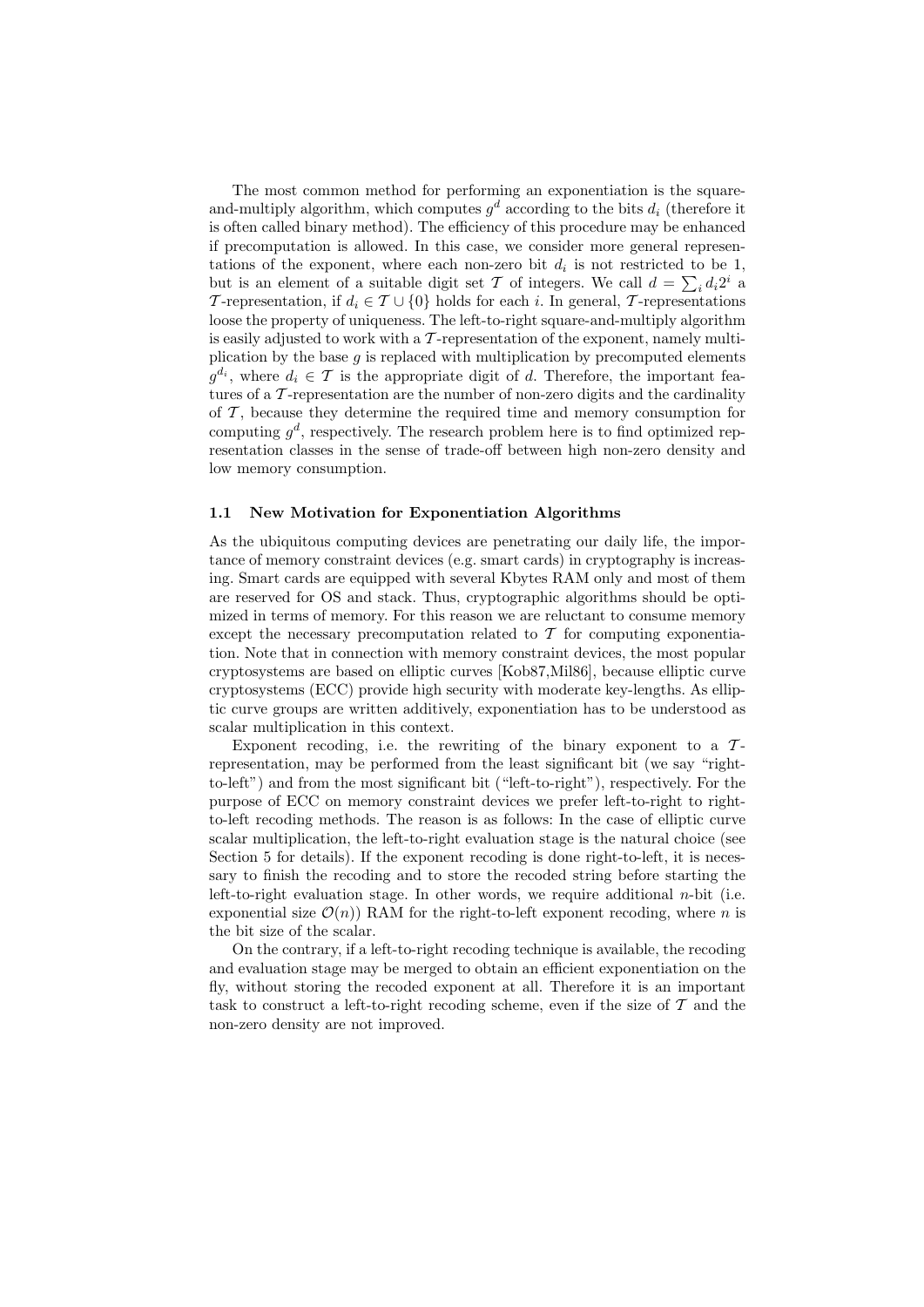### 1.2 Known Solutions

The most established techniques for generating  $\mathcal T$  representations are window methods (see, e.g., the textbooks [Knu81,MOV96] and the survey paper [Gor98]). Loosely speaking, in the window method with width  $w$  successively  $w$  consecutive bits of the binary exponent are scanned and, if necessary, replaced by a tableentry according to T. We distinguish fixed window methods like the  $2^w$ -ary method, where the window segmentation of the binary string is predetermined and the more advanced sliding window methods, where zero runs are skipped. As an example, let us consider the sliding window method with width  $w = 3$ . In this case,  $\mathcal T$  equals  $\{1, 3, 5, 7\}$ . During the recoding stage, the binary exponent is rewritten by performing the following replacements:  $1|1 \mapsto 0|3, 1|0|1 \mapsto 0|0|5$ , and  $1|1|1 \mapsto 0|0|7$ . Note that the sliding window conversion can be performed left-to-right and right-to-left as well. The results may differ syntactically, but the asymptotic non-zero density of both representations is the same, namely  $1/(w+1)$ . In the unsigned case (i.e. T consists only of positive integers), sliding window techniques are the method of choice.

However, a nice property of elliptic curves is that inversion is computed virtually for free. In this case, it is meaningful to consider digit sets containing negative integers, too. This reduces precomputation effort, because  $g^{-i}$  may be computed from  $g^i$  on the fly, such that only the elements  $g^{|i|}$  for  $i \in \mathcal{T}$  have to be precomputed. However, the question arises how to construct a signed  $\mathcal T$ representation. In general, there are two strategies. The first one is to construct a  $\{-1, +1\}$  representation of d (also called a signed binary representation) and to apply window methods afterwards. Here, the most common signed binary representation is NAF (non-adjacent-form) [Rei60,IEEE], which can be obtained from the binary representation by applying the conversion  $*|1|1 \mapsto * + 1|0|\overline{1}$ repeatedly, where  $\overline{1}$  denotes  $-1$  and  $*$  stands for any binary digit. However, the carry-over +1 occurring in the first digit forces the recoding to be performed from the least significant bit, i.e. right-to-left. The second strategy is to generalize the NAF recoding for  $w > 2$  in order to obtain wNAF [Sol00,BSS99] (here, the non-adjacent property states that among any  $w$  adjacent bits, at most one is non-zero). According to [BSS99], this strategy is the optimal one for  $w > 3$ . But unfortunately, this strategy suffers from the same drawback as the first one, namely as carry-overs are required, the recoding is restricted to be done right-to-left. Consequently, all exponentiation strategies based on signed T-representations require  $\mathcal{O}(n)$  bits of RAM additional memory to store the recoded exponent. Solely in the case of  $w = 2$ , Joye and Yen proposed a leftto-right binary recoding algorithm [JY00]. But it has been an unsolved problem to generate a left-to-right recoding algorithm for a general width  $w > 2$ . Note that the asymptotic non-zero density of  $wNAF$  is the same as for the unsigned sliding window method on binary, namely  $1/(w+1)$ . Therefore, wNAF can be seen as its natural signed analogue, and we guess that there could be a carryfree generation method for wNAF. In this paper, the term carry-free refers to an algorithm that transforms the input string in situ, i.e. in each step only the knowledge of a fixed number of consecutive input bits is necessary.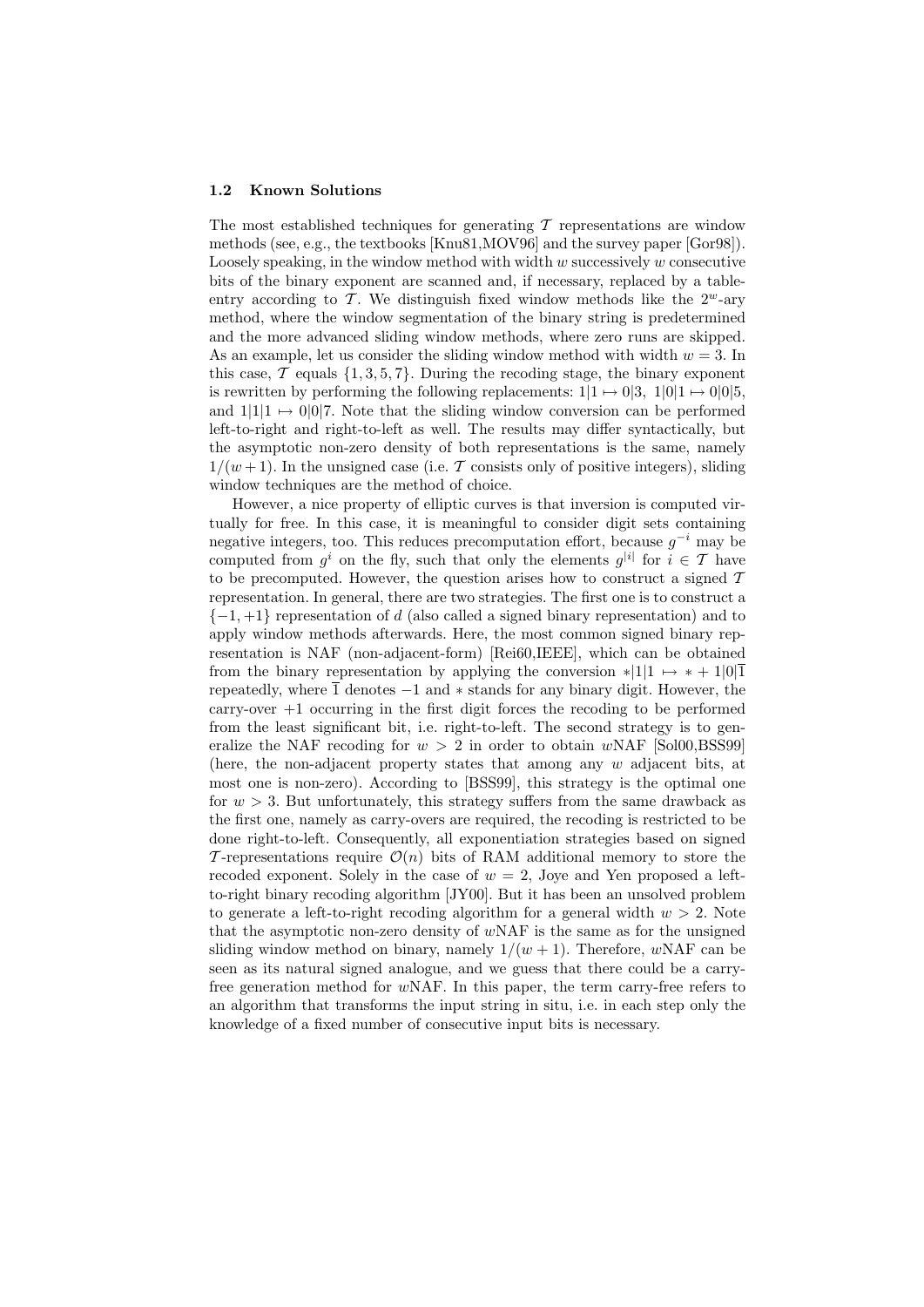### 1.3 Our Contributions

The aim of this paper is to solve both problems as follows: (1) we define a new canonical representation class of signed binary. We call it MOF (Mutual Opposite Form) and prove that each integer can be uniquely represented as a MOF. But the outstanding property of MOF is that it can be efficiently developed from a binary string right-to-left or left-to-right, likewise. Consequently, analogue to the unsigned case, sliding window methods may be applied to receive left-to-right and right-to-left recoding schemes for general width  $w$ . Surprisingly, applying the right-to-left width w sliding window method on MOF yields wNAF. However, the observation that in the unsigned case right-to-left sliding window yields an unsigned string with non-adjacent property stresses the analogy between unsigned Binary and signed MOF. Therefore we achieve a *carry-free wNAF* generation, a benefit of its own.

(2) Our major aim is to develop a left-to-right recoding algorithm, and this is achieved straightforwardly by applying the width  $w$  sliding window method left-to-right on MOF. We call the so-defined class  $w$ MOF and prove that each integer can be uniquely represented as a wMOF and that the asymptotic nonzero density of wMOF equals  $1/(w+1)$ , which is the same as for wNAF. Therefore the classes  $wNAF$  and  $wMOF$  may be seen as dual to each other. In general our proposed algorithm asymptotically requires additional  $\mathcal{O}(w)$  bits of RAM, which is independent from the bit size  $n$  and dramatically reduces the required space comparing with previous methods. Consequently, due to its left-to-right nature, the new scheme is by far more convenient with respect to memory consumption than previous schemes. Interestingly, a straight-forward proof shows that for  $w = 2$  the proposed method produces the same output as the Joye-Yen recoding, but 2MOF is more efficient in terms of counting the number of basic operations.

We finish this work with some explicit algorithms, proving that the proposed schemes are indeed useful for practical purposes. For example, we develop generating algorithms for  $w\text{MOF}$  based on efficient table-lookups, and we show how to exploit wMOF for implementing on-the-fly elliptic curve scalar multiplication.

### 2 Signed Representations

In this section we review some signed representations, which are important in connection with elliptic curve scalar multiplication. For the sake of simplicity, we only deal with non-negative integers  $d$  in the following. We call  $d = \sum_i d_i 2^i$ a T-representation, if T is a set of integers and  $d_i \in T \cup \{0\}$  holds for each i. If  $\mathcal T$  contains negative integers, we speak of *signed* representations, and if  $\mathcal T$ equals  $\{\pm 1\}$ , of *signed binary* representations. In general, signed binary representations are redundant. The most established one is NAF (non-adjacent form), introduced by Reitwiesner 1960 [Rei60]. A generalization of Reitwiesner's NAF recoding idea can be found in [Pro00,Avi61]. NAF can be easily defined by the property that at most one out of two consecutive digits is non-zero. Reitwiesner was able to show that ignoring leading zeros each integer has a unique NAF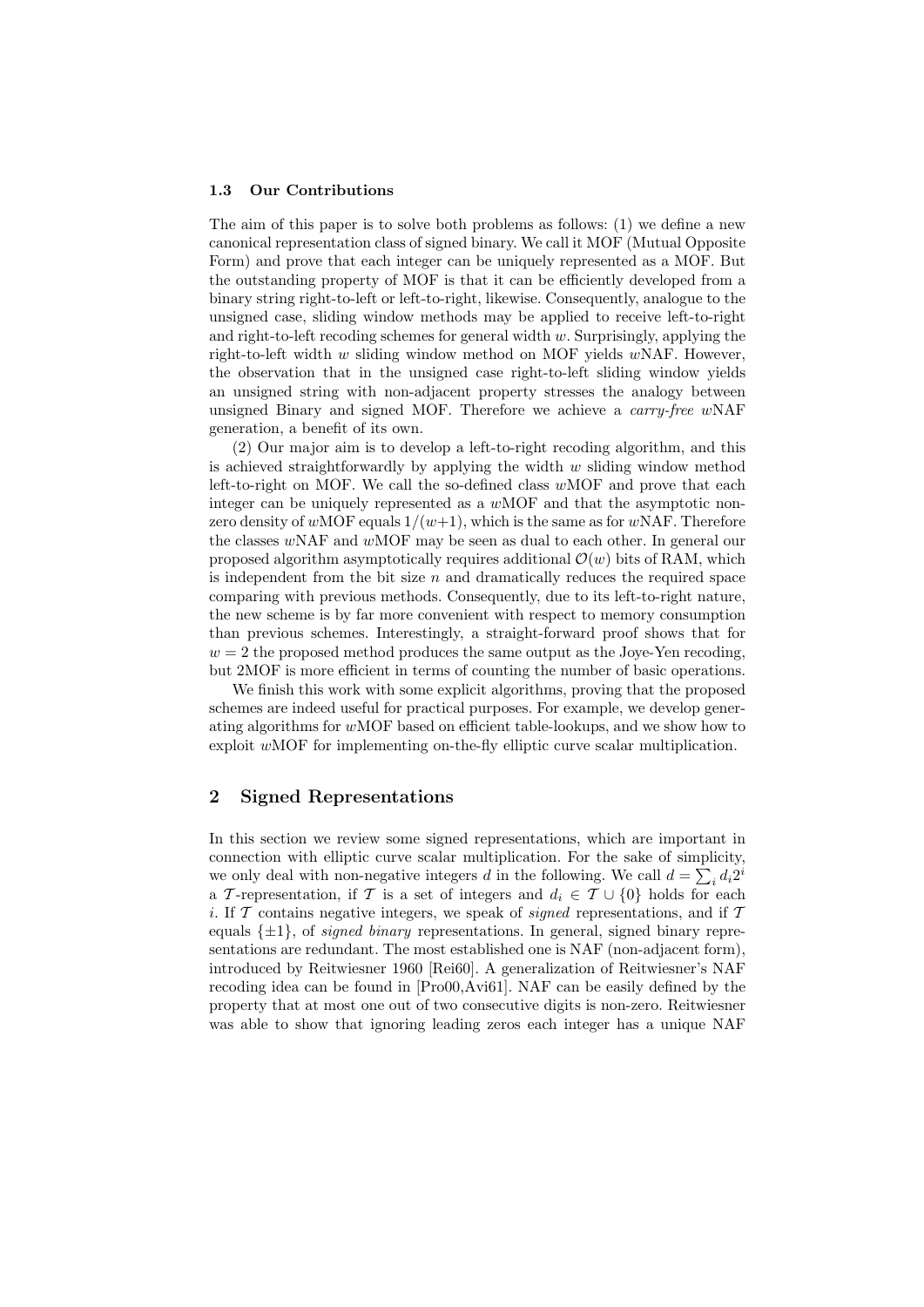representation. For this reason, some authors call NAF a canonical signed binary representation [EK94]. In addition, as shown among others by Jedwab and Mitchell [JM89], NAF representation provides the minimal Hamming weight. Consequently, the NAF representation of the exponent is the optimal choice if signed methods are meaningful and no precomputation is considered. It was first pointed out by Morain and Olivos that NAF can be used to speed up elliptic curve scalar multiplication [MO90].

However, the situation is less clear if extra memory is available and precomputation is admitted. In this case, signed representations using larger digit sets  $\mathcal T$  should be taken into account. One strategy to construct a signed representation is to apply sliding window methods on signed binary representations. But as signed binary representation is redundant, the question arises which representation is the best for this purpose. Indeed, this is assumed to be an open problem by De Win et al. [WMPW98]. There are several methods to construct signed binary representations as a base for sliding window schemes [KT92,WMPW98], but none of these can be performed left-to-right. In this paper, we will develop a left-to-right recoding scheme, which is of high value in connection with memory constraint devices.

A different approach is wNAF. Instead of applying window techniques to signed binary representations,  $wNAF$  is computed directly from binary strings using a generalization of NAF recoding. First we review the definition of  $wNAF$ as stated in [Sol00].

**Definition 1** (wNAF). A sequence of signed digits is called wNAF iff the following three properties hold:

1. The most significant non-zero bit is positive.

return  $(\delta_n, \delta_{n-1}, ..., \delta_0)$ .

- 2. Among any w consecutive digits, at most one is non-zero.
- 3. Each non-zero digit is odd and less than  $2^{w-1}$  in absolute value.

Note that 2NAF and NAF are the same. Algorithm 1 describes the generation of wNAF as proposed by Solinas [Sol00].

### Algorithm 1 Generation of wNAF [Sol00] **Input:** width  $w$ , an *n*-bit integer  $d$ **Output:** wNAF  $\delta_n|\delta_{n-1}| \dots |\delta_0$  of d  $i \leftarrow 0$ while  $d \geq 1$  do if  $d$  is even then  $\delta_i \leftarrow 0$ else  $\delta_i \leftarrow d$  mods  $2^w$ ;  $d \leftarrow d - \delta_i$  $d \leftarrow d/2; i \leftarrow i + 1$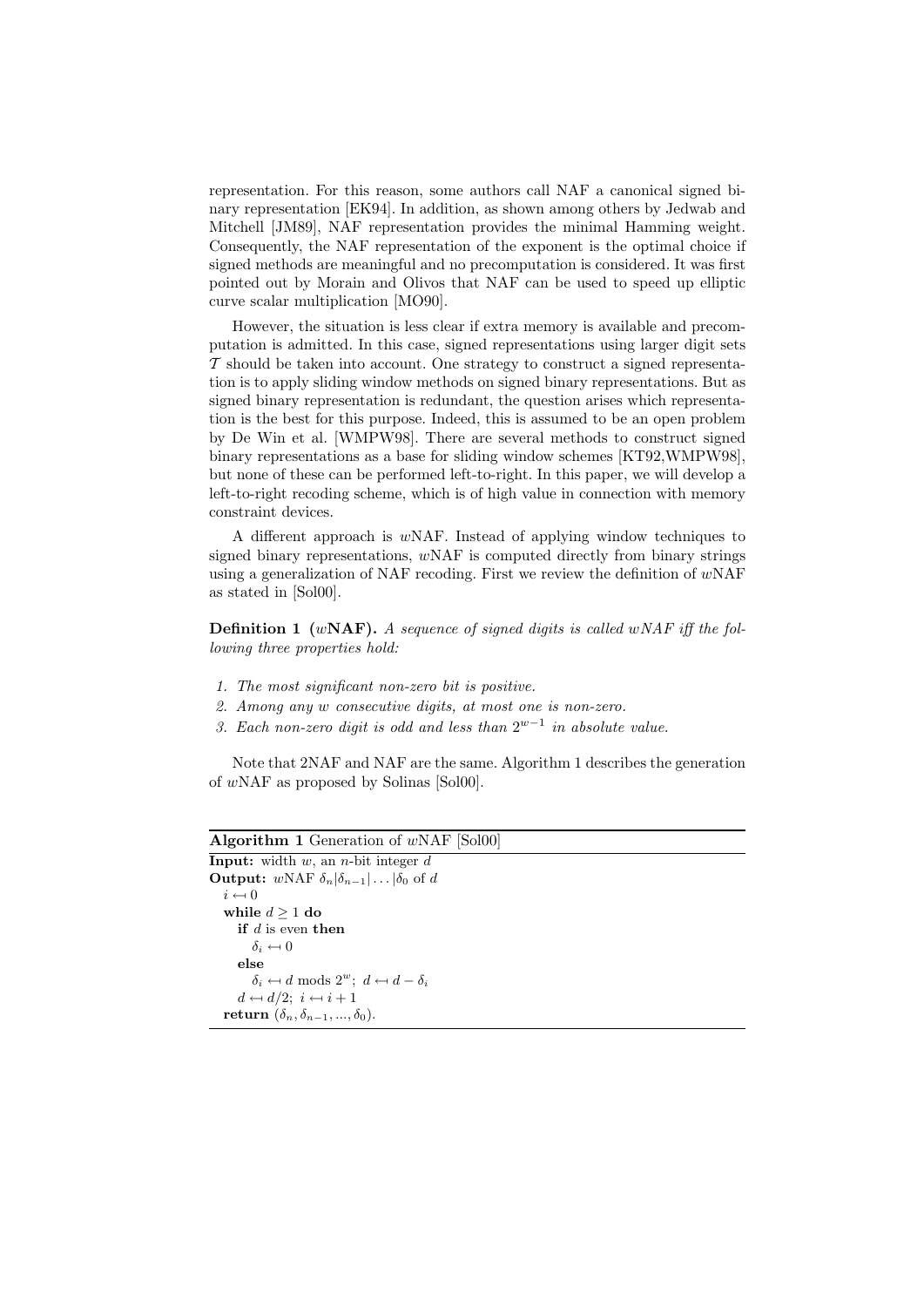Here "mods" means the signed modulo, namely  $a$  mods  $b$  is defined as  $a$  mod  $b$ and  $-b/2 \le a \le b/2$ . The algorithm generates wNAF from the least significant bit, that is right-to-left generation again. The average density of nonzero bits is asymptotically  $1/(w + 1)$  for  $n \to \infty$ , and the digit set equals  $\mathcal{T} = {\pm 1, \pm 3, \ldots, \pm (2^{w-1}-1)}$  which seems to be minimal. Thus wNAF and its variants like modified window NAF [Möl02] are optimal in the sense of the trade-off between speed and memory for  $w > 3$  [BSS99,BHLM01]. There are several other algorithms for generating wNAF, for example see [BSS99,MOC97] but each method needs carry-overs. Note that in the worst case all remaining bits are affected by the carry, therefore the previously known  $w<sub>N</sub>$  algorithms can not be considered as local methods. By inspecting Algorithm 1 closely, we observe that this generation can be seen as the natural signed analogue to the right-to-left sliding window method on (unsigned) Binary (here, mod instead of mods is computed). Indeed, the latter method produces a representation that fulfills the nonadjacent requirement (see Definition 1, property 3). Consequently, we conjecture that there might be a signed binary representation that produces  $w<sub>N</sub>AF$  when handled with sliding window conversions. The signed binary representation introduced in the next section will also serve for this purpose.

## 3 MOF: New Canonical Representation for Signed Binary Strings

In this section we present a new signed representation of integers. The proofs of the propositions in this section are in the full version of this paper [OSST04]. In order to achieve a unique representation, we introduce the following special class of signed binary strings, called the mutual opposite form (MOF).

**Definition 2 (MOF).** The n-bit mutual opposite form  $(MOF)$  is an n-bit signed binary string that satisfies the following properties:

- 1. The signs of adjacent non-zero bits (without considering zero bits) are opposite.
- 2. The most non-zero bit and the least non-zero bit are 1 and  $\overline{1}$ , respectively, unless all bits are zero.

Some zero bits are inserted between non-zero bits that have a mutual opposite sign. An example of MOF is  $0100\overline{1}01000\overline{1}001\overline{1}0$ . An important observation is that each positive integer can be uniquely represented by MOF. Indeed, we have the following theorem.

**Theorem 1.** Let n be a positive integer.  $(n + 1)$ -bit MOF has  $2^n$  pair-wise different representations. There is the bijective map between elements of  $(n+1)$ bit MOF and n-bit binary strings.

From this theorem, any  $n$ -bit binary string can be uniquely represented by  $(n + 1)$ -bit MOF. We obviously have the following corollary about the non-zero density of MOF.

**Corollary 1.** The average non-zero density of n-bit MOF is  $1/2$  for  $n \to \infty$ .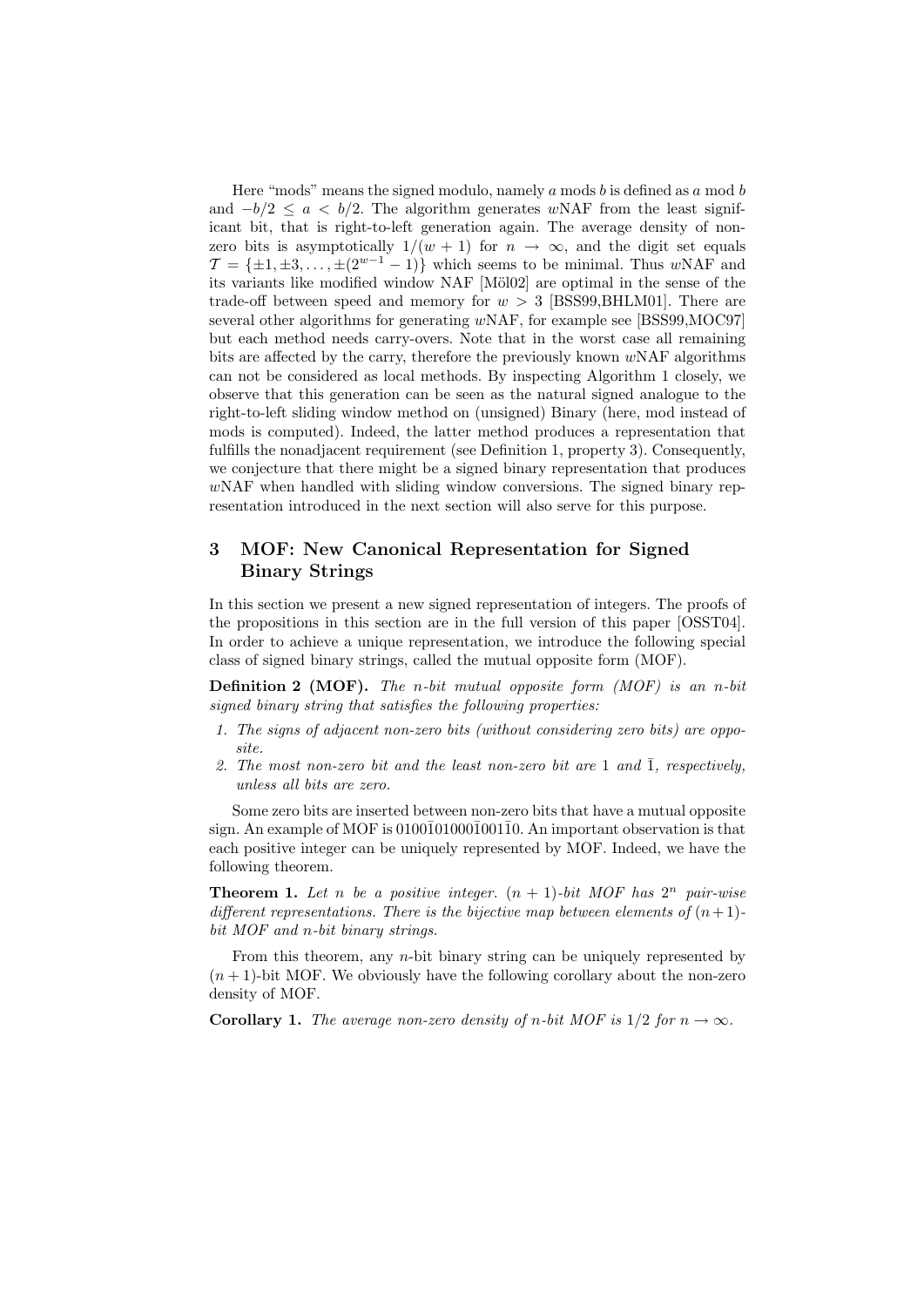### 3.1 Converting Binary String to MOF

We show a simple and flexible conversion from *n*-bit binary string to  $(n + 1)$ -bit MOF.

The crucial point is the following observation. The *n*-bit binary string d can be converted to a signed binary string by computing  $\mu = 2d \ominus d$ , where ' $\ominus$ ' stands for a bitwise subtraction. Indeed, we convert  $d$  as follows:

|  | $2d = d_{n-1}$   $d_{n-2}$      $d_{i-1}$      $d_1$   $d_0$                                                             |  |  |  |
|--|--------------------------------------------------------------------------------------------------------------------------|--|--|--|
|  | $\Theta$ $d = \begin{vmatrix} d_{n-1} & \dots & d_i \end{vmatrix}$ $\dots \begin{vmatrix} d_2 & d_1 \end{vmatrix}$ $d_0$ |  |  |  |
|  | $\mu = d_{n-1}   d_{n-2} - d_{n-1}      d_{i-1} - d_i      d_1 - d_2   d_0 - d_1   -d_0.$                                |  |  |  |

Here the *i*-th signed bit of  $\mu$  is denoted by  $\mu_i$ , namely  $\mu_i = d_{i-1} - d_i$  for  $i =$  $1, ..., n-1$  and  $\mu_n = d_{n-1}, \mu_0 = -d_0$ . We can prove that the signed representation  $\mu$  is MOF.

**Proposition 1.** The operation  $\mu = 2d \ominus d$  converts binary string d to its MOF  $\mu$ .

Algorithm 2 provides an explicit conversion from Binary to MOF.

Algorithm 2 Left-to-Right Generation from Binary to MOF

**Input:** a non-zero *n*-bit binary string  $d = d_{n-1}|d_{n-2}| \dots |d_1|d_0$ **Output:** MOF  $\mu_n | \dots | \mu_1 | \mu_0$  of d  $\mu_n \leftarrow d_{n-1}$ for  $i = n - 1$  down to 1 do  $\mu_i \leftarrow d_{i-1} - d_i$  $\mu_0 \leftarrow -d_0,$ return  $(\mu_n, \mu_{n-1}, ..., \mu_1, \mu_0)$ .

In order to generate the *i*-th bit  $\mu_i$ , Algorithm 2 stores just two consecutive bits  $d_{i-1}$  and  $d_i$ . This algorithm converts a binary string to MOF from the most significant bit in an efficient way. Note that it is also possible to convert a binary string to MOF right-to-left. Thus MOF representation is highly flexible.

Remark 1. Interestingly, the MOF representation of an integer d equals the recoding performed by the classical Booth algorithm for binary multiplication [Boo51]. The classical Booth algorithm successively scans two consecutive bits of the multiplier A (right-to-left). Depending on these bits, one of the following operations is performed:

| No operation,                                       | if $(a_i, a_{i-1}) \in \{(0,0), (1,1)\},\$ |
|-----------------------------------------------------|--------------------------------------------|
| Subtract multiplicand $B$ from the partial product, | if $(a_i, a_{i-1}) = (1, 0)$ ,             |
| Add multiplicand $B$ to the partial product,        | if $(a_i, a_{i-1}) = (0, 1),$              |

where  $a_{-1}$  is defined as 0. Of course, the design goal of this algorithm was to speed up multiplication when there are consecutive ones in the multiplier A, and to provide a multiplication method that works for signed and unsigned numbers as well. To our knowledge, this representation never served as a fundament of theoretical treatment of signed binary strings.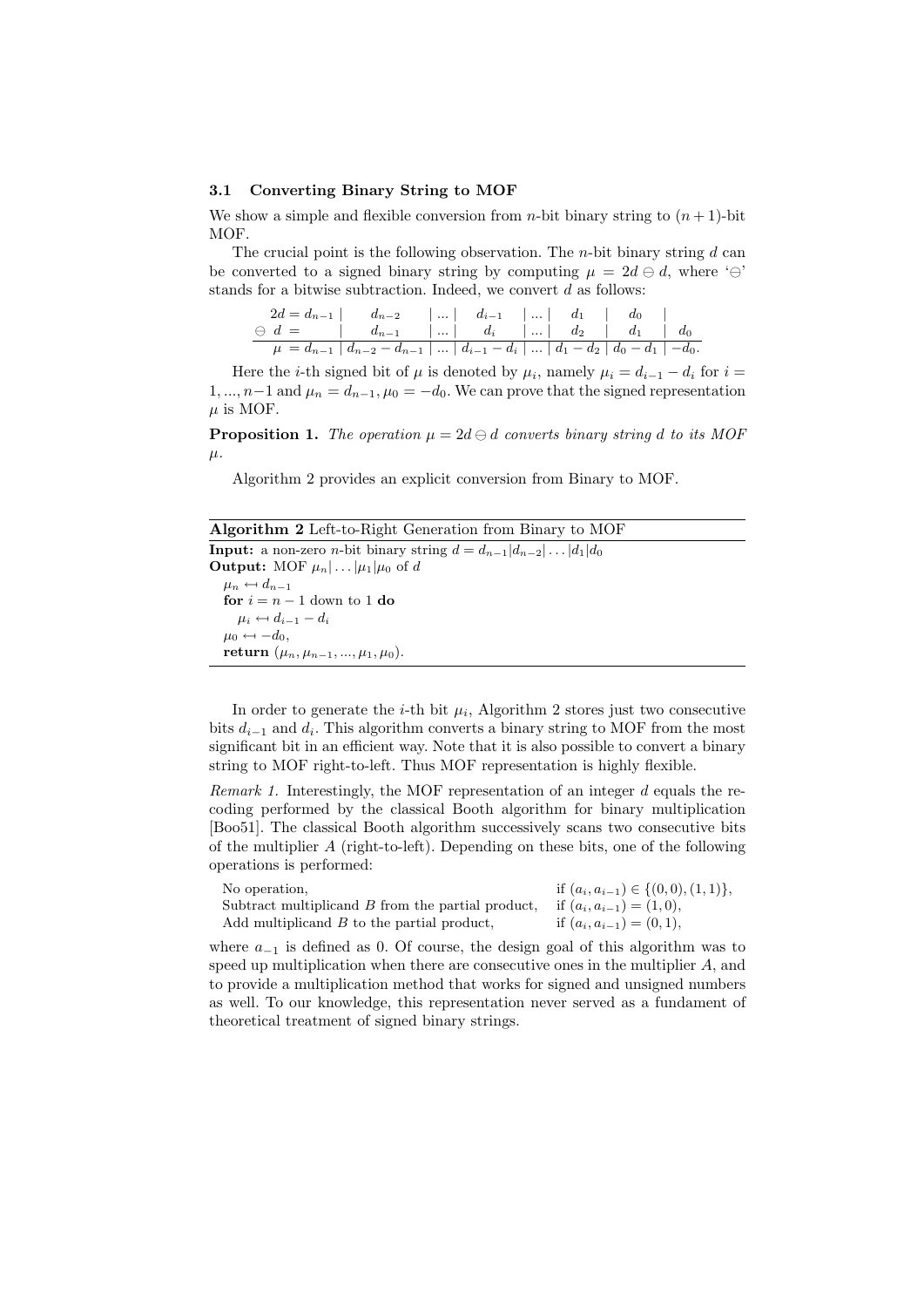## 4 Window Methods on MOF

In this section we show how to decrease the non-zero density of MOF by applying window methods on it. First we consider the right-to-left width  $w$  sliding window method which surprisingly yields the familiar wNAF. In contrast to previously known generation methods, the new one is carry-free, i.e. in each step the knowledge of at most  $w + 1$  consecutive input bits is sufficient.

Then we define the dual new class wMOF as the result of the analogue leftto-right width  $w$  sliding window method on MOF. This conversion leads to the first left-to-right signed recoding scheme for general width w.

### 4.1 Right-to-Left Case: wNAF

In order to describe the proposed scheme, we need the conversion table for width  $w$ . First, we define the conversions for MOF windows of length  $l$ , such that the first and the last bit is non-zero:

$$
\underbrace{0|\dots|0|2^{l-2}+1}_{l} \leftarrow \left\{ \underbrace{\frac{1|\overline{1}|0|\dots|0|0|1}{l}}_{l} \underbrace{0|\dots|0|2^{l-2}+3}_{l} \leftarrow \left\{ \frac{1|\overline{1}|0|\dots|0|1|\overline{1}}{l} \right.\right.\right. \\ \underbrace{0|\dots|0|2^{l-2}+3}_{l} \leftarrow \left\{ \frac{1|\overline{1}|0|\dots|0|1|\overline{1}|}{l} \right.\right. \\ \underbrace{0|\dots|0|2^{l-2}+3}_{l} \leftarrow \left\{ \frac{1|\overline{1}|0|\dots|0|1|\overline{1}|}{l} \right.\right. \\ \underbrace{0|\dots|0|2^{l-1}-1}_{l} \leftarrow \left\{ \frac{1|0|\dots|0|0|\overline{1}}{l} \right.\right. \\ \underbrace{0|\dots|0|2^{l-1}-1}_{l} \leftarrow \left\{ \frac{1|0|\dots|0|0|\overline{1}}{l} \right.\right.
$$

In addition, we have analogue conversions with all signs changed. To generate the complete table for width  $w$ , we have to consider all conversions of length  $l = 2, 3, \ldots, w$ . If  $l < w$  holds, the window is filled with leading zeros.

Example: In the case of  $w = 3$ , we use the following table for the right-to-left sliding window method:

$$
\text{Table}_{3\textcolor{red}{S\textcolor{black}{W}}} : 001 \leftarrow \left\{ \begin{matrix} 001 \\ 01\bar{1} \end{matrix} \quad \quad 00\bar{1} \leftarrow \left\{ \begin{matrix} 00\bar{1} \\ 0\bar{1}1 \end{matrix} \quad \quad 003 \leftarrow \left\{ \begin{matrix} 10\bar{1} \\ 1\bar{1}1 \end{matrix} \quad \quad 00\bar{3} \leftarrow \left\{ \begin{matrix} \bar{1}01 \\ \bar{1}1\bar{1} \end{matrix} \right\} \right. \right. \right. \nonumber
$$

In an analogue way Table  $\overline{wSW}$  is defined for general w. Based on this table, Algorithm 3 provides a simple carry-free wNAF generation.

| <b>Algorithm 3</b> Right-to-Left Generation from Binary to $wNAF$                                                                           |
|---------------------------------------------------------------------------------------------------------------------------------------------|
| <b>Input:</b> width w, a non-zero <i>n</i> -bit binary string $d = d_{n-1}   d_{n-2}   \dots   d_1   d_0$                                   |
| <b>Output:</b> wNAF $\nu_n$ $ \nu_1  \nu_0$ of d                                                                                            |
| $d_{n+w-2} \leftarrow 0; d_{n+w-3} \leftarrow 0; \ldots; d_n \leftarrow 0; d_{-1} \leftarrow 0; i \leftarrow 0$                             |
| while $i \leq n$ do                                                                                                                         |
| if $d_{i-1} = d_i$ then                                                                                                                     |
| $\nu_i \leftarrow 0$ ; $i \leftarrow i+1$                                                                                                   |
| <b>else</b> {The MOF window begins with a non-zero digit righthand}                                                                         |
| $(\nu_{i+w-1},\ldots,\nu_i) \leftarrow \text{Table}_{w} \overline{\varsigma_W}(d_{i+w-2}-d_{i+w-1},d_{i+w-3}-d_{i+w-2},\ldots,d_{i-1}-d_i)$ |
| $i \leftarrow i + w$                                                                                                                        |
| return $(\nu_n,\ldots,\nu_1,\nu_0)$                                                                                                         |
|                                                                                                                                             |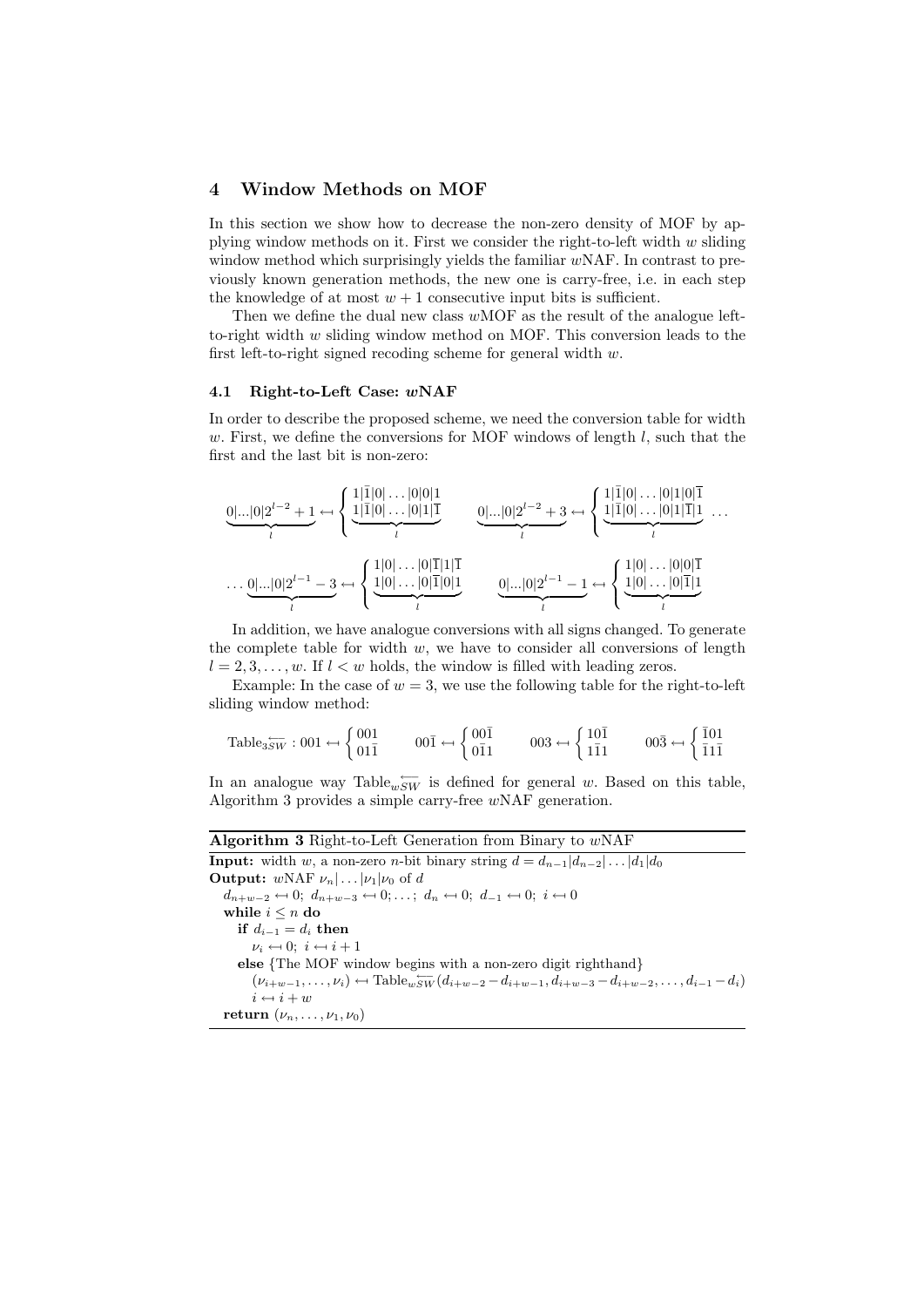Obviously, the output of Algorithm 3 meets the notations of Definition 1, therefore it is  $wNAF$ . If we knew that Definition 1 provides a *unique* representation, we could deduce that Algorithm 3 outputs the same as Algorithm 1. This is true, although we could not find a proof in literature. For the sake of completeness, we prove the following theorem in the full version of this paper [OSST04] via exploiting the uniqueness of MOF representation.

**Theorem 2.** Every non-negative integer d has a representation as  $wNAF$ , which is unique except for the number of leading zeros.

#### 4.2 Left-to-Right Case: wMOF

In this section we introduce our new proposed scheme. The crucial observation is that as the generation Binary  $\mapsto$  MOF can be performed left-to-right, the combination of this generation and left-to-right sliding window method leads to a complete signed left-to-right recoding scheme dual to wNAF.

In order to describe the proposed scheme, we need the conversion table for width w. The conversions for MOF windows of length  $l$ , such that the first and the last bit is non-zero, are defined in exactly the same way as in the right-toleft case (see the table in section (4.1) and reflect the assignments). To generate the complete table for width  $w$ , we have to consider all conversions of length  $l = 2, 3, \ldots, w$  as before. The only difference is that if  $l < w$  holds, the window is filled with closing zeros instead of leading ones. As an example, we construct the conversion table Table  $\overrightarrow{4SW}$  for width 4:

$$
1000\} \mapsto 1000 \qquad 1\overline{1}00\} \mapsto 0100 \qquad \frac{1\overline{1}10}{10\overline{1}0}\} \mapsto 0030 \qquad \frac{1\overline{1}01}{1\overline{1}1\overline{1}} \right\} \mapsto 0005 \qquad \frac{100\overline{1}}{10\overline{1}1}\} \mapsto 0007
$$

$$
\overline{1}000\} \mapsto \overline{1}000 \qquad \overline{1}100\} \mapsto 0\overline{1}00 \qquad \frac{\overline{1}1\overline{1}0}{\overline{1}010}\} \mapsto 00\overline{3}0 \qquad \frac{\overline{1}10\overline{1}}{\overline{1}1\overline{1}1}\} \mapsto 000\overline{5} \qquad \frac{\overline{1}001}{\overline{1}01\overline{1}} \mapsto 000\overline{7}
$$

The table is complete due to the properties of MOF. Note that because of the equalities  $*1\overline{1} = *01$ ,  $*\overline{1}1 = *0\overline{1}$  usually two different MOF-strings are converted to the same pattern. In an analogue way, Table  $\overrightarrow{w_{SW}}$  is defined for general width w. In this case the digit set equals  $\mathcal{T} = {\pm 1, \pm 3, ..., \pm 2^{w-1} - 1}$ , which is the same as for wNAF. Therefore, the scheme requires only  $2^{w-2}$  precomputed elements. Algorithm 4 makes use of this table to generate wMOF left-to-right.

In order to deepen the duality between  $wNAF$  and  $wMOF$ , we give a formal definition of wMOF and prove that it leads to a unique representation of nonnegative integers.

**Definition 3.** A sequence of signed digits is called  $wMOF$  iff the following three properties hold:

- 1. The most significant non-zero bit is positive.
- 2. All but the least significant non-zero digit  $x$  are adjoint by w-1 zeros as follows:
	- $-$  in case of  $2^{k-1}$  < |x| <  $2^k$  for an integer  $2 \leq k \leq w-1$  the pattern equals  $[0 \dots 0]$  $\sum_{k}$  $x\,0\ldots0$  $\sum_{w-k-1}$ ,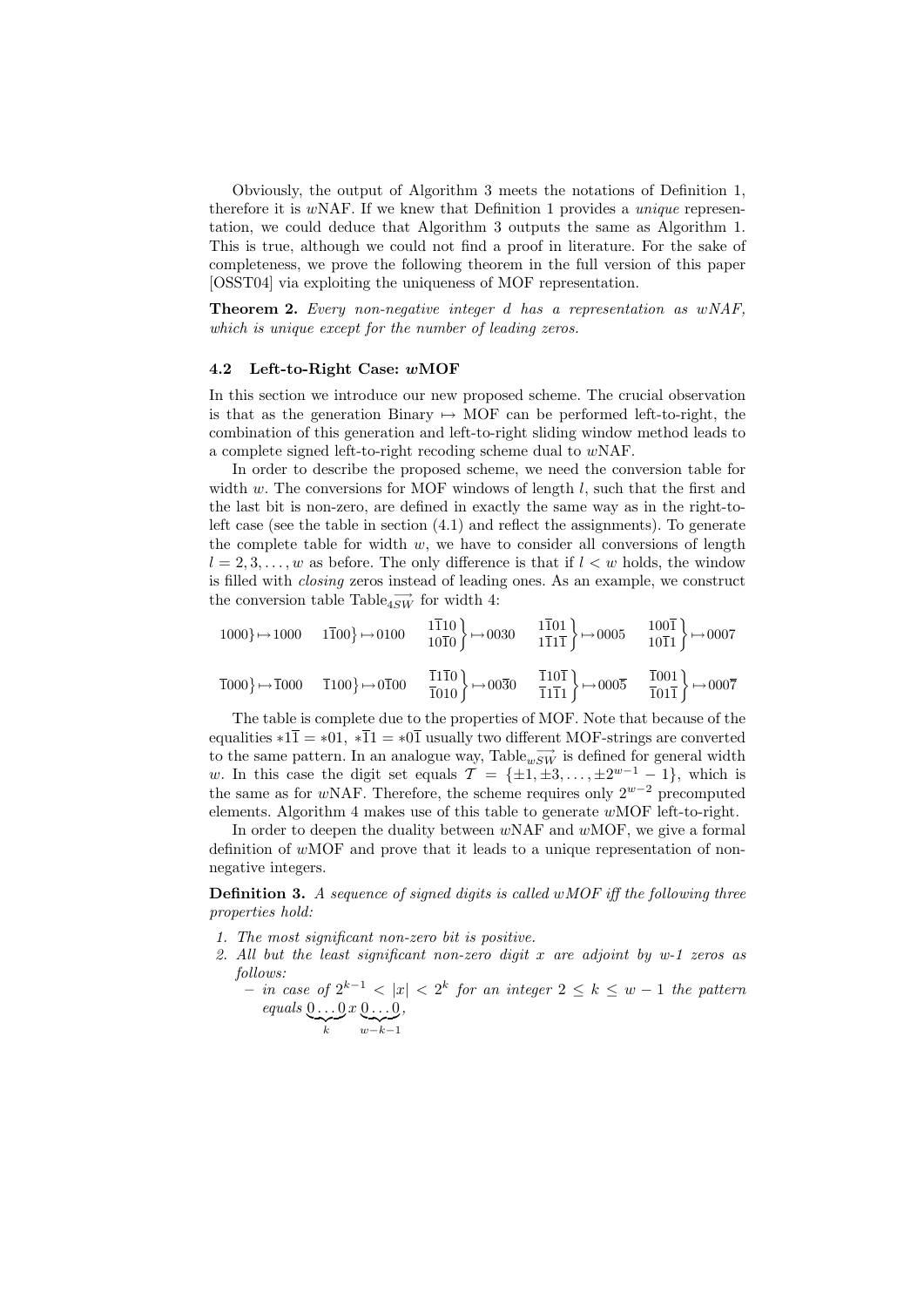- in case of  $|x| = 1$  either the pattern equals  $x \, 0 \ldots 0$  and the next lower  $\sum_{w-1}$ non-zero digit has opposite sign from x or the pattern equals  $0x0...0$  $\sum_{w-2}$ 

and the next lower non-zero digit has the same sign as  $x$ . If x is the least significant non-zero digit, it is possible that the number of right-hand adjacent zeros is smaller than stated above. In addition it is not possible that the last non-zero digit is a 1 following any non-zero digit.

3. Each non-zero digit is odd and less than  $2^{w-1}$  in absolute value.

This definition is directly related to the generation of wMOF. Note that the exceptional case corresponding to the least significant bit takes in account that the last window may be shorter than w.

Algorithm 4 Left-to-Right Generation from Binary to wMOF

**Input:** width w, a non-zero n-bit binary string  $d = d_{n-1}|d_{n-2}|...|d_1|d_0$ **Output:** wMOF  $\delta = \delta_n |\delta_{n-1}| ... |\delta_1| \delta_0$  of d  $d_{-1} \leftarrow 0; d_n \leftarrow 0; i \leftarrow n$ while  $i\geq w-1$ do if  $d_i = d_{i-1}$  then  $\delta_i \leftarrow 0; i \leftarrow i - 1$ else {The MOF window begins with a non-zero digit lefthand}  $(\delta_i, \delta_{i-1}, \ldots, \delta_{i-w+1}) \leftarrow \text{Table}_{wSW}(d_{i-1} - d_i, d_{i-2} - d_{i-1}, \ldots, d_{i-w} - d_{i-w+1})$  $i \leftarrow i - w$ if  $i \geq 0$  then  $(\delta_i, \delta_{i-1}, \ldots, \delta_0) \leftarrow \text{Table}_{i+1}\overrightarrow{sw}(d_{i-1} - d_i, d_{i-2} - d_{i-1}, \ldots, d_0 - d_1, -d_0)$ return  $(\delta_n, \delta_{n-1}, ..., \delta_1, \delta_0)$ .

Regarding the uniqueness and the non-zero density of  $wMOF$ , we have the following two theorems, proven in the full version of this paper [OSST04].

Theorem 3. Every non-negative integer d has a representation as wMOF, which is unique except for the number of leading zeros.

**Theorem 4.** The average non-zero density of wMOF is asymptotically  $1/(w+1)$ for  $n \mapsto \infty$ .

We finish this section with a detailed example of the conversion from Binary to MOF and the effects of several sliding window methods.

| Bin   | 11101001100100010101110101010111                                                                                                                                                                                                                                                                                                                                                                                                                                                                      |
|-------|-------------------------------------------------------------------------------------------------------------------------------------------------------------------------------------------------------------------------------------------------------------------------------------------------------------------------------------------------------------------------------------------------------------------------------------------------------------------------------------------------------|
|       | MOF $100\overline{11}1\overline{1010}\overline{101}\overline{101}\overline{1001}1\overline{1100}\overline{11}\overline{111}\overline{11}\overline{1100}\overline{1}$                                                                                                                                                                                                                                                                                                                                  |
|       | $\frac{}{2\mathrm{MOF}}{\phantom{2\mathrm{MOF}}\phantom{}1\phantom{}0\phantom{}0\phantom{}0\phantom{}0\phantom{}1\phantom{}1\phantom{}0\phantom{}0\phantom{}1\phantom{}0\phantom{}1\phantom{}0\phantom{}0\phantom{}1\phantom{}0\phantom{}0\phantom{}1\phantom{}0\phantom{}0\phantom{}1\phantom{}0\phantom{}0\phantom{}1\phantom{}0\phantom{}0\phantom{}1\phantom{}0\phantom{}0\phantom{}1\phantom{}0\phantom{}0\phantom{}1\phantom{}0\phantom{}1\phantom{}0\phantom{}0\phantom{}1\phantom{}0\phantom$ |
|       | $3MOF$ 100003000300100003010000300300301001                                                                                                                                                                                                                                                                                                                                                                                                                                                           |
| 4MOF. | $0\ 0\ 0\ 7\ 0\ 0\ 0\ 5\ 0\ 0\ 0\ 0\ \overline{7}\ 0\ 0\ 0\ 0\ 0\ 5\ 0\ 0\ 0\ 7\ 0\ 0\ 0\ 5\ 0\ 0\ 3\ 0\ 0\ \overline{1}$                                                                                                                                                                                                                                                                                                                                                                             |
| NAF   |                                                                                                                                                                                                                                                                                                                                                                                                                                                                                                       |
| 3NAF  | $1\ 0\ 0\ 0\ 0\ \overline{3}\ 0\ 0\ 0\ 3\ 0\ 0\ 1\ 0\ 0\ 0\ 1\ 0\ 0\ 3\ 0\ 0\ 0\ \overline{1}\ 0\ 0\ \overline{3}\ 0\ 0\ 3\ 0\ 0\ \overline{1}$                                                                                                                                                                                                                                                                                                                                                       |
|       | 4NAF 000700050003000700050000300050007                                                                                                                                                                                                                                                                                                                                                                                                                                                                |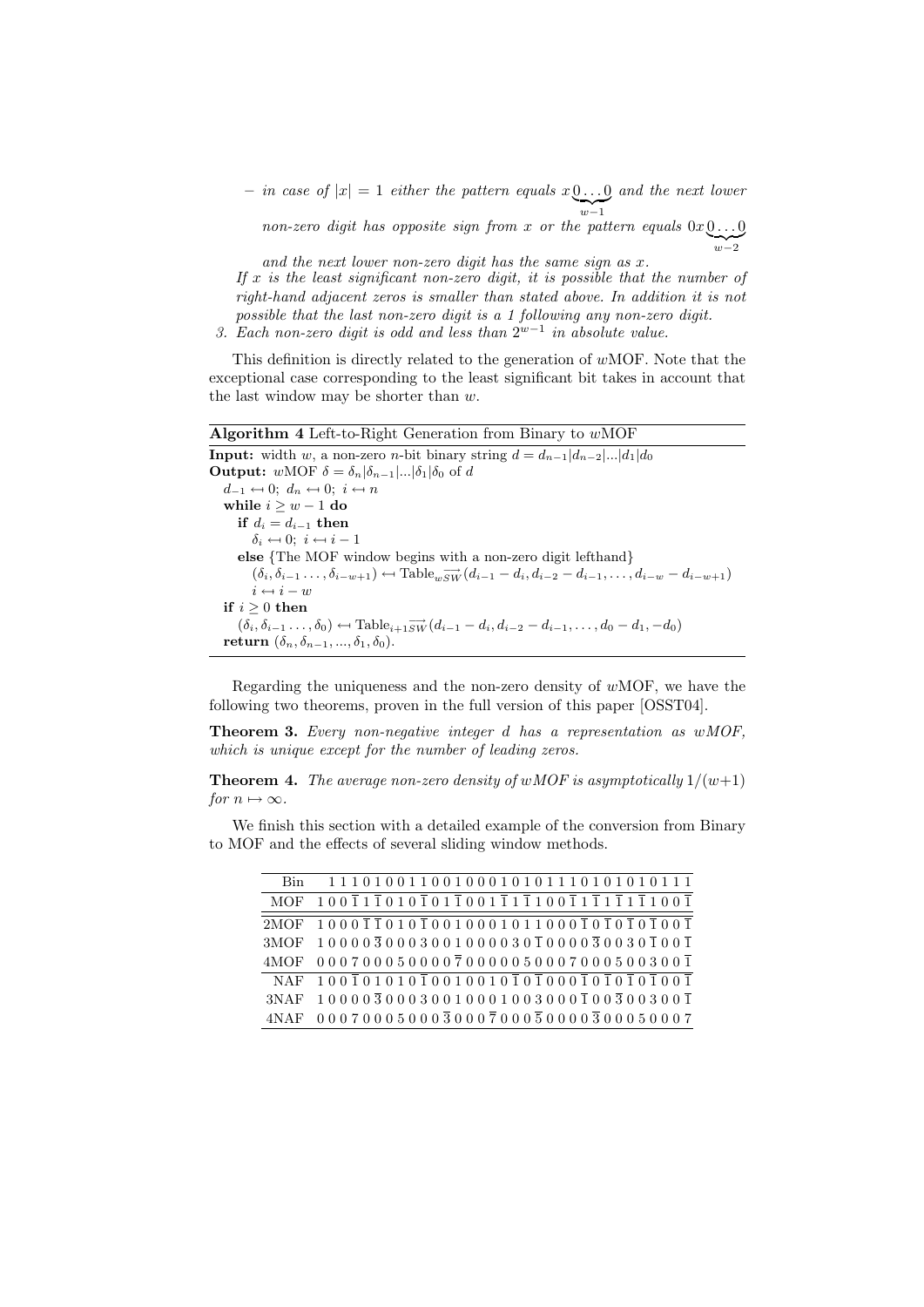#### 4.3 Left-to-Right Generation of  $(w)$ NAF

Although in the preceding section we have presented left-to-right generated signed representations that are at least as useful as  $(w)$ NAFs, from a theoretical point of view it is still an interesting question how to generate the  $(w)$ NAF from the most significant bit. The reason for the difficulty is a carry caused by the statement  $d \leftarrow d - \delta_i$  of Algorithm 1. To illustrate the problem, note that the binary strings 101010 and 101011 that only differ in the last digit are converted to the NAFs 101010 and  $10\overline{10101}$ , respectively, which differ completely. Intuitively, it is not possible to generate NAF left-to-right without scanning any higher bits. In this section we exploit the MOF representation to discuss how many bits have to be scanned and how many additional storage is required.

Note that we obtain NAF if we apply the conversions  $1\overline{1} \mapsto 01$  and  $1\overline{1} \mapsto 0\overline{1}$ right-to-left on MOF. However, performing the same conversions left-to-right may yield a different result. The critical sequence is of the shape

$$
0\underbrace{1\overline{1}\dots 1}_{\text{odd}}0, \quad \text{or} \quad 0\underbrace{\overline{1}\overline{1}\dots \overline{1}}_{\text{odd}}0.
$$

Note that this sequence corresponds to the binary string  $1010 \ldots 011$ . If the length of the sequence of alternating bits is even, then both of left-to-right and right-to-left conversions uniquely generate the same string, namely  $bbi$ ... $bb \rightarrow$  $0\bar{b}...0\bar{b}$  for  $b \in {\pm 1}$ . But if the length is odd, left-to-right we obtain  $\bar{b}b...b\bar{b} \mapsto$  $0\bar{b}\dots 0\bar{b}\bar{b}$ , whereas right-to-left generates  $\bar{b}b\dots b\bar{b} \mapsto \bar{b}0\bar{b}0b\dots 0b$ . Consequently, if this sequence appears, we have to scan it completely in order to compute the corresponding NAF. However, the first bit and the length of the critical sequence can uniquely determine the corresponding NAF, hence it is not necessary to store the sequence. Thus, the additional required storage in RAM is at most a few bits, namely the bit length of the critical sequence. Therefore, we obtain Algorithm 5.

Algorithm 5 Left-to-Right Generation Binary to NAF

```
Input: a non-zero n bit binary string d = d_{n-1}|d_{n-2}| \dots |d_1|d_0Output: NAF \nu_n|\nu_{n-1}|\ldots|\nu_1|\nu_0 of d
 i \leftarrow n; d_n \leftarrow 0; d_{-1} \leftarrow 0; d_{-2} \leftarrow 0while i > -1 do
     b \leftarrow d_{i-1} - d_iif b = 0 then
         \nu_i \leftarrow 0; \ i \leftarrow i - 1else {b \neq 0}find the largest j s.t. d_{i-j-1} = d_{i-j}if j is odd then
            \nu_i \leftarrow b; \ \nu_{i-1} \leftarrow 0; \ \nu_{i-2} \leftarrow b; \ldots; \ \nu_{i-j+2} \leftarrow 0; \ \nu_{i-j+1} \leftarrow b; \ \nu_{i-j} \leftarrow 0else \{j \text{ is even}\}\\nu_i \leftarrow 0; \ \nu_{i-1} \leftarrow b; \ldots; \ \nu_{i-j+2} \leftarrow 0; \ \nu_{i-j+1} \leftarrow b; \ \nu_{i-j} \leftarrow 0i \leftarrow i - j - 1return (\nu_n, \nu_{n-1}, ..., \nu_1, \nu_0)
```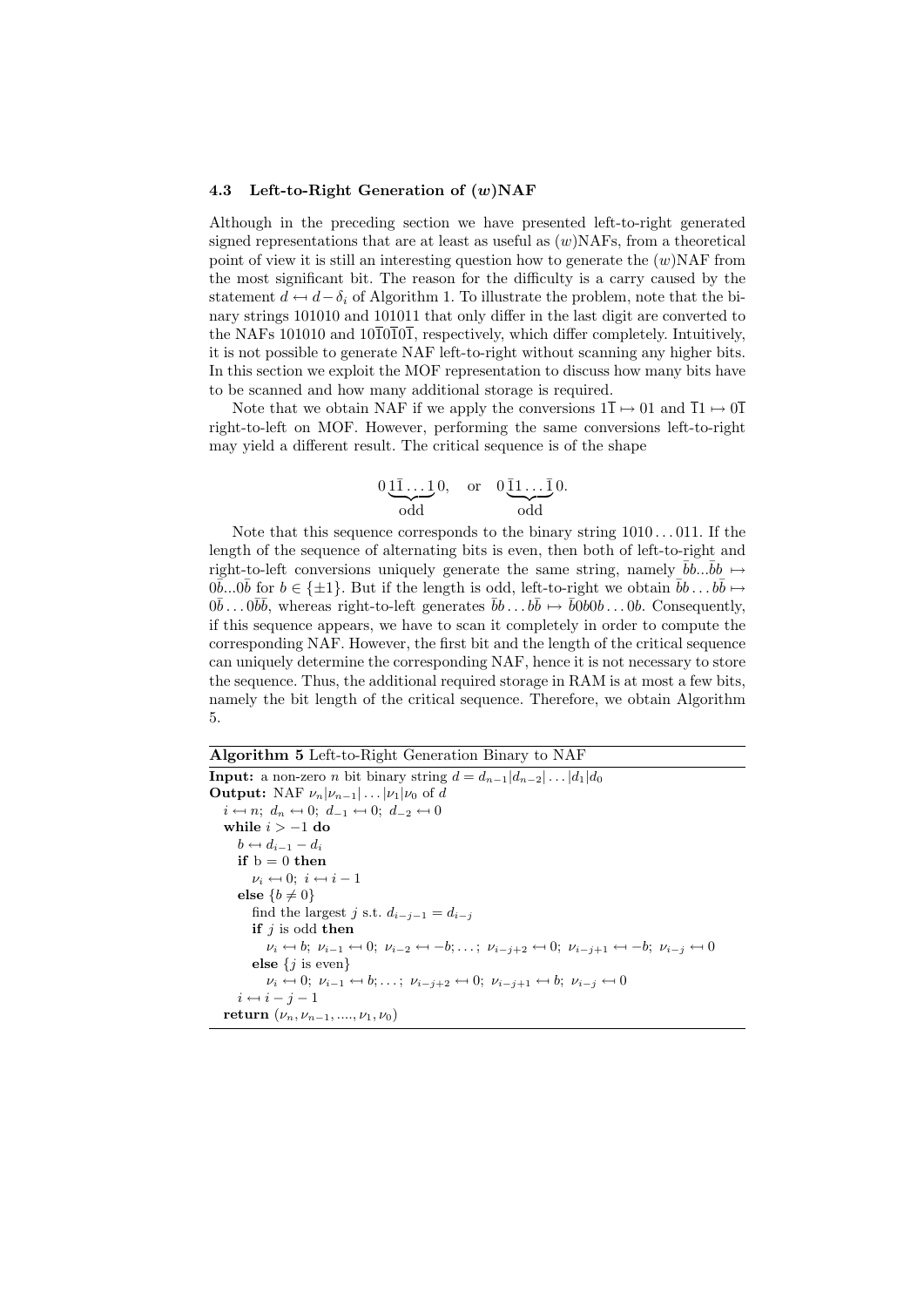It is also possible to construct a left-to-right generation algorithm of wNAF,  $w > 2$ . In this case, the critical sequence is of the following shape

$$
\underbrace{0\ldots 0}_{w-1} a_i a_{i-1} \ldots a_1 a_0 \underbrace{0\ldots 0}_{w-1},\tag{1}
$$

where the most and least  $(w - 1)$  bits are zero and no zero run of length  $w - 1$ appears in  $a_i a_{i-1} \ldots a_1 a_0$ . If it is possible to convert the critical sequence (1) left-to-right to wNAF, then we can generate wNAF from any MOF. In order to find the corresponding  $wNAF$  of (1), we scan the whole sequence right-toleft and obtain the segmentations that are produced by the right-to-left sliding window conversion MOF  $\mapsto wNAF$ . Note that there is no need to store the width  $w$  windows, but we must detect and store the length of the zero runs between any two windows. In addition, the content of the left-most window, which may be smaller than  $w$ , has to be transferred. Afterwards, the sequence  $(1)$  can be rewritten as follows:

$$
\underbrace{0\ldots 0}_{w-1}|r|b_i|t_i|\ldots|b_2|t_2|b_1|t_1|\underbrace{0\ldots 0}_{w-1},\tag{2}
$$

where r consists of at most  $w - 1$  consecutive bits of MOF (and may be the empty word  $\varepsilon$ ),  $b_j \in \{\epsilon, 0, 00, \ldots, \underline{0} \ldots \underline{0} \}$  $\sum_{w-2}$  $\}$ , and each  $t_j$  is a length w pattern of

MOF, corresponding to an entry of Table  $\overleftarrow{v_{SW}}$ . Here we have to store r and the  $b_j$ . Based on these informations, the corresponding  $wNAF$  is completely determined left-to-right. Thus we need to store at most  $(w - 1 + \log_2(w - 2))\frac{n}{w})$  bits.

### 4.4 Comparison with Previous Methods

In this section we clarify the difference to previous schemes for generating signed representations.

In 1992, Koyama and Tsuruoka developed a new recoding technique to convert a binary string to a signed binary string [KT92]. Following this step, a left-to-right sliding window method is applied. The new signed binary representation has the benefit that it reduces the asymptotic non-zero density, but it requires the sub-optimal digit set  $\mathcal{T} = {\pm 1, \pm 3, ..., \pm (2^w - 3)}$ . If the sliding window method is directly applied to NAF, due to the NAF property fewer possible window contents have to be taken into account, resulting in a smaller digit set  $\mathcal T$ . An easy calculation shows that the largest odd NAF consisting of at most w digits equals  $\frac{1}{3}(2^{w+1}-1)$  for odd w (cf. 1010...01) and  $\frac{1}{3}(2^{w+1}+1)-2$  for even  $w$  (cf. 1010...1001). For this reason, De Win et al. prefer the latter method for elliptic curve scalar multiplication [WMPW98]. Although there are slightly more point operations needed to evaluate the scalar multiplication if the exponent is represented as wNAF compared to the [WMPW98] representation, the required precomputation is less in the  $wNAF$  case because of the smaller digit set. Indeed, Blake et al. proved that  $wNAF$  is asymptotically better than sliding window on NAF schemes if  $w > 3$  [BSS99]. In the context of memory constraint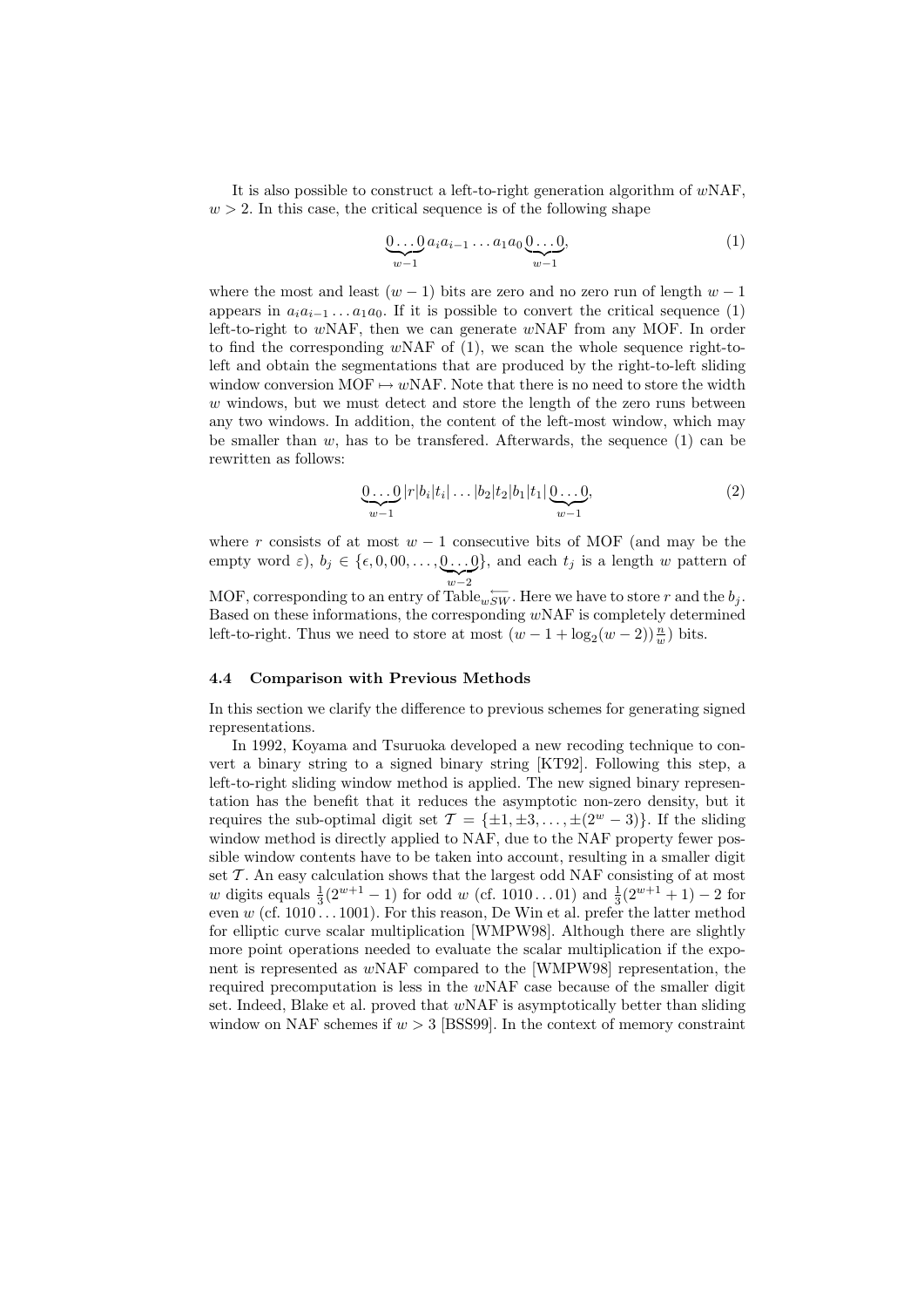devices, a small digit set  $\mathcal T$  is even more valuable, because fewer precomputed elements have to be stored. But as none of the preceding methods is a left-to-right scheme, each one requires *additional* memory  $\mathcal{O}(n)$  to store the recoded string before starting the left-to-right evaluation of the scalar product. Note that in the context of sliding window on signed binary schemes like [KT92,WMPW98] the sliding window conversion may be performed left-to-right, but to obtain the signed binary representation we have to proceed right-to-left in either case.

In contrast, wMOF turns out as a complete left-to-right scheme. Consequently, there is no additional memory required for performing the scalar multiplication. In addition, due to the properties of MOF, the digit set of  $wMOF$  is the same as for wNAF and therefore minimal.

In order to compare the proposed algorithms with previous ones, we summarize the memory requirements of the new left-to-right schemes in the following theorem.

**Theorem 5.** Algorithm 4 requires only  $\mathcal{O}(w)$  bits memory for generating wMOF.

Algorithm 5 requires at most  $(\log_2 n)$  bits memory for generating NAF left-toright. For general width w, there is a left-to-right algorithm that generates wNAF with at most  $(w-1+\log_2(w-2))\frac{n}{w}$  bit memory.

Next, we compare the characterizing properties for the proposed schemes and some previous ones. In the second column, the value  $\#T/2$  equals the number of elements, that have to be precomputed and stored. In the last column, we describe the amount of memory (in bits) that is required additionally to this storage, e.g. to construct the signed representation or to store the converted string in right-to-left schemes. As usual,  $n$  equals the bit-length of the scalar, and SW is an abbreviation for sliding window.

| Scheme                      | $\#T/2$                                                                                          |                   | $1/N$ .-z. Density Additional Memory                                    |
|-----------------------------|--------------------------------------------------------------------------------------------------|-------------------|-------------------------------------------------------------------------|
| $wNAF$ [Sol00,BSS99,MOC97]] | $2w-2$                                                                                           | $w+1$             | $\mathcal{O}(n)$                                                        |
| $\vert$ KT92 $\vert$        | $2^{w-1} - 1$                                                                                    | $w + \frac{3}{2}$ | $\mathcal{O}(n)$                                                        |
| NAF+SW as [WMPW98]          | $\left  \frac{1}{3} (2^w + (-1)^{w+1}) \right  w + \frac{4}{3} - \frac{(-1)^w}{3 \cdot 2^{w-2}}$ |                   | $\mathcal{O}(n)$                                                        |
| $wMOF$ , Sec. 4.2           | $2w-2$                                                                                           | $w+1$             | $\mathcal{O}(w)$                                                        |
| l-t-r $wNAF$ , Sec. 4.3     | $2^{w-2}$                                                                                        | $w+1$             | $\mathcal{O}(\log n), w = 2$<br>$\mathcal{O}(\frac{\log w}{w}n), w > 2$ |

Table 1. Comparison of Memory Requirement and Non-zero Density

## 5 Applications to Elliptic Curve Scalar Multiplication

Let  $K = GF(p)$  be a finite field, where  $p > 3$  is a prime. Let E be an elliptic curve over K. The elliptic curve  $E$  has an Abelian group structure with identity element  $\mathcal O$  called the point of infinity. A point  $P \in E$  is represented as  $P = (x, y)$ . The inverse of point  $P = (x, y)$  is equal to  $-P = (x, -y)$ , hence it can be computed virtually for free. The elliptic curve additions  $P_1 + P_2$  and  $2P$  are denoted by ECADD and ECDBL, respectively, where  $P_1, P_2, P \in E$ .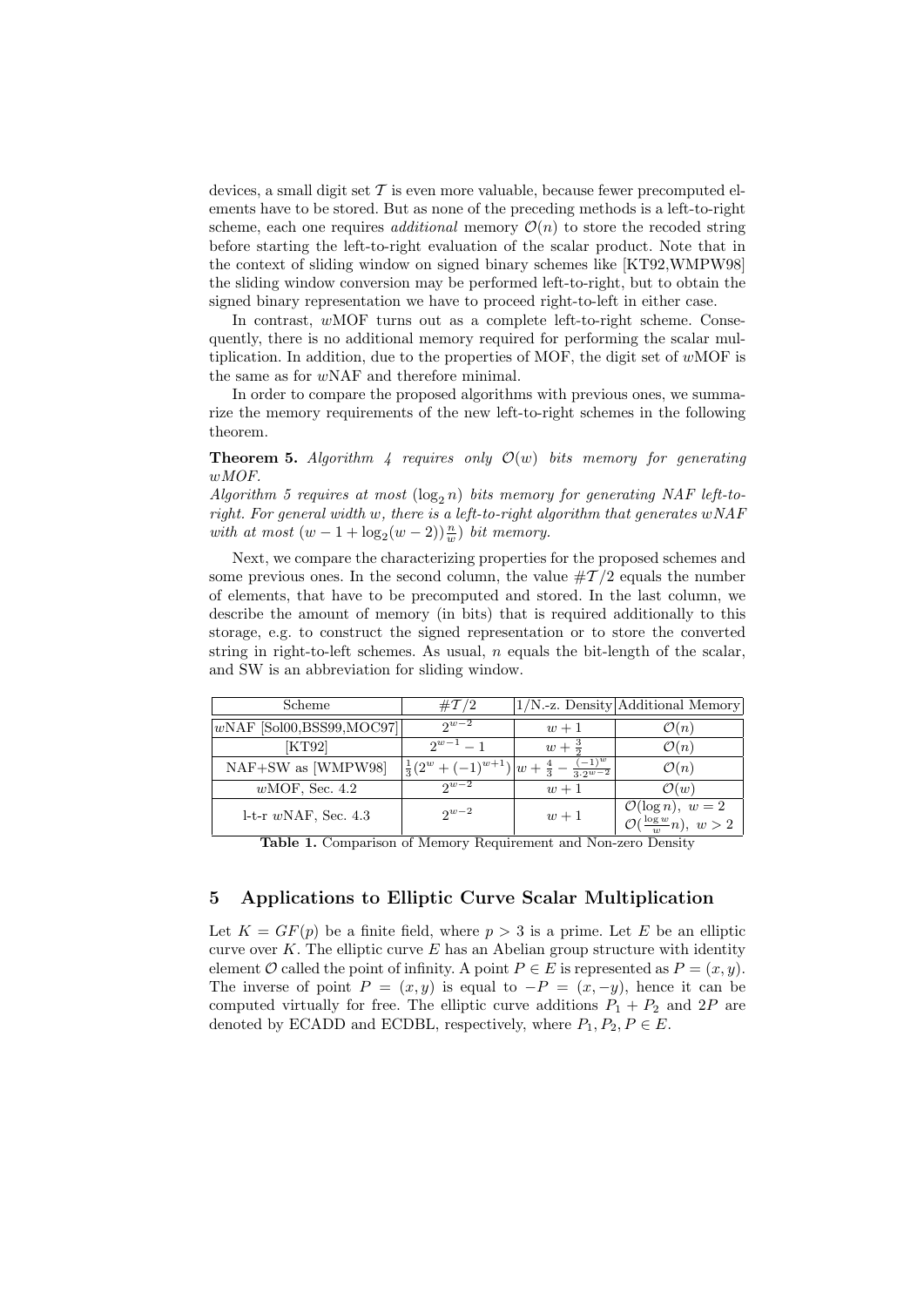As elliptic curves are written additively, exponentiation has to be understood as scalar multiplication. The familiar binary algorithms are adopted by computing ECADD instead of multiplying and ECDBL instead of squaring.

In general, we distinguish two main concepts of performing scalar multiplication: left-to-right and right-to-left. Here, d is represented as  $d = \sum_{i=0}^{n} d_i 2^i$ ,  $d_i \in$  $\{0,1\}, d_{n-1} = 1.$ 

| <b>Algorithm Binary Method, I-t-r</b>                 | <b>Algorithm</b> Binary Method, r-t-l                 |
|-------------------------------------------------------|-------------------------------------------------------|
| <b>Input:</b> $P$ ; $d = d_{n-1}   \dots   d_1   d_0$ | <b>Input:</b> $P$ ; $d = d_{n-1}   \dots   d_1   d_0$ |
| <b>Output:</b> scalar multiplication $dP$             | <b>Output:</b> scalar multiplication $dP$             |
| $Q \leftarrow P$                                      | $Q_1 \leftarrow P$ ; $Q_2 \leftarrow O$               |
| for $i = n - 2$ down to 0                             | for $i=0$ to $n-1$                                    |
| $Q \leftarrow \text{ECDBL}(Q)$                        | if $d_i = 1$                                          |
| if $d_i = 1$                                          | $Q_2 \leftarrow \text{ECADD}(Q_2, Q_1)$               |
| $Q \leftarrow \text{ECADD}(Q, P)$                     | $Q_1 \leftarrow \text{ECDBL}(Q_1)$                    |
| return $Q$ .                                          | return $Q_2$ .                                        |

Though in general both methods provide the same efficiency, the left-to-right method is preferable due to the following reasons:

- 1. The left-to-right method can be adjusted for general  $\mathcal T$ -representations of d like wNAF or wMOF in a more efficient way than the right-to-left method.
- 2. The ECADD step in the left-to-right method has the fixed input  $tP, t \in \mathcal{T}$ . Therefore it is possible to speed up these steps if  $tP$  is expressed in affine coordinates for each  $t \in \mathcal{T}$ , since some operations are negligible in this case. The improvement for a 160-bit scalar multiplication is about 15% with NAF over right-to-left scheme in the Jacobian coordinates [CMO98].
- 3. The right-to-left method needs an auxiliary register for storing  $2^{i}P$ .

### 5.1 Explicit Implementation for  $w = 2$

In the following we show how the ideas of Section 4.2 lead to an efficient left-toright scalar multiplication algorithm. For the sake of simplicity, we begin with the special case  $w = 2$ . The treatment for general width w can be found in the full version of this paper [OSST04].

Let  $d$  be a binary string. The MOF and 2MOF representation of  $d$  are denoted by  $\mu$  and  $\delta$ , respectively. The proposed scheme scans the two bits of  $\mu$  from the most significant bit, and if the sequences  $1\bar{1}$  or  $\bar{1}1$  appear, we perform the following conversions:  $1\overline{1} \mapsto 01$  and  $\overline{1}1 \mapsto 0\overline{1}$ . Two consecutive bits of d determine the corresponding bit of MOF  $\mu$ . Thus, three consecutive bits of d can generate the corresponding bit of the 2MOF  $\delta$ . In order to find an efficient implementation, we discuss the relationship of bit representation among  $\mu$ ,  $\delta$ , and d. The *i*-th bits of  $\mu$ ,  $\delta$ , d are denoted by  $\mu_i$ ,  $\delta_i$ ,  $d_i$ , respectively. Because of the relation  $\mu_i = d_{i-1} - d_i$ , we know  $\mu_i = 0$  if and only if  $d_{i-1} = d_i$ . The other 3-bit binary strings  $(d_i, d_{i-1}, d_{i-2})$  where  $d_{i-1} \neq d_i$ are only  $(d_i, d_{i-1}, d_{i-2}) = (0, 1, 1), (1, 0, 0), (0, 1, 0), (1, 0, 1),$  corresponding to  $(\delta_i, \delta_{i-1}) = (1, 0), (-1, 0), (0, 1), (0, -1)$ . Thus, there is a one-to-one map between  $(\delta_i, \delta_{i-1})$  and  $(d_i, d_{i-1}, d_{i-2})$  leading to the explicit Algorithm 6.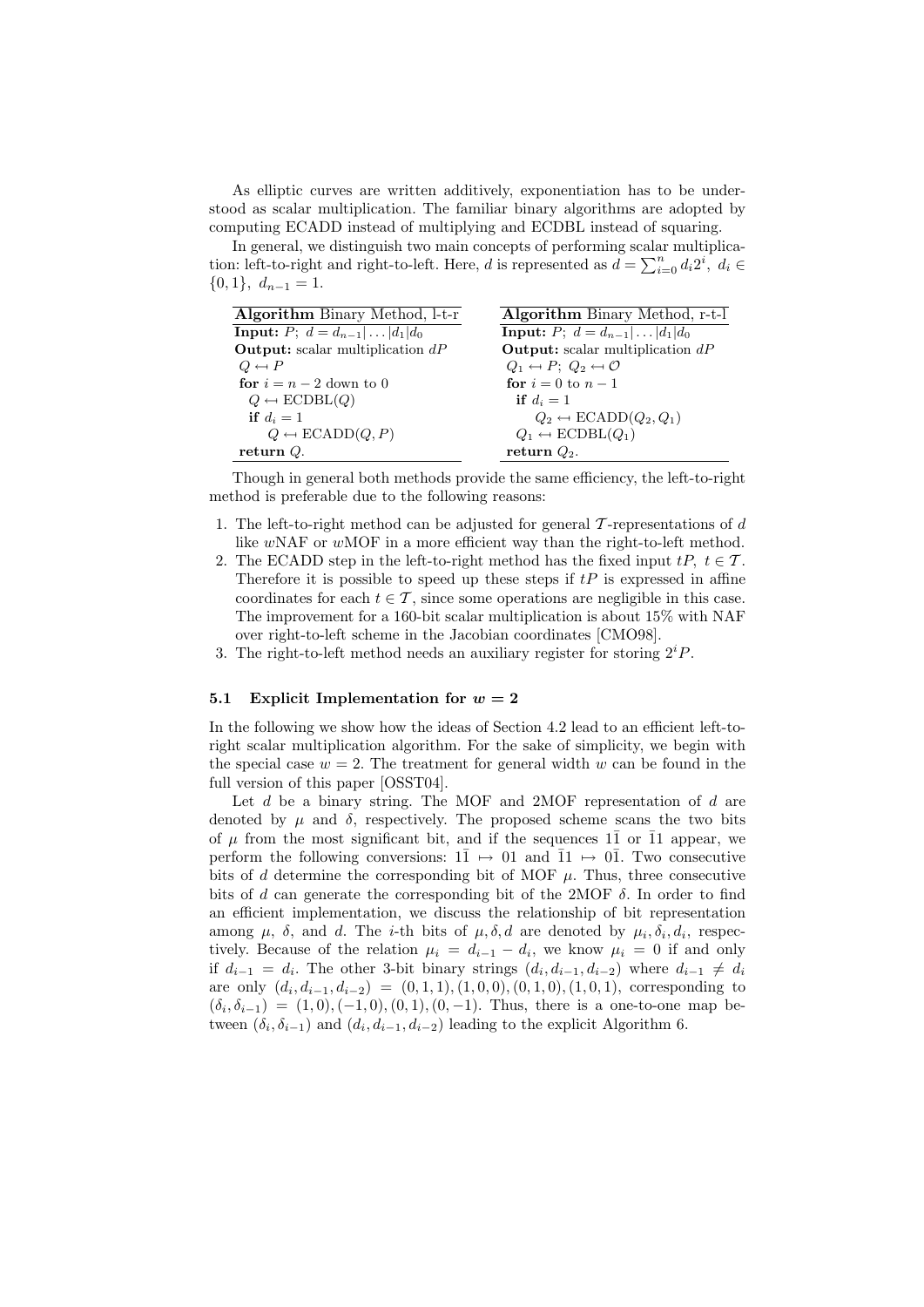Algorithm 6 Explicit Left-to-Right Generation of 2MOF

**Input:** a non-zero *n*-bit binary string  $d = d_{n-1}|d_{n-2}|...|d_1|d_0$ **Output:** 2MOF  $\delta = \delta_n |\delta_{n-1}| ... |\delta_1| \delta_0$  of d  $d_{-1} \leftarrow 0$  $i \leftarrow c + 1$  for the largest c with  $d_c \neq 0$  $\delta_n \leftarrow 0; \ \delta_{n-1} \leftarrow 0; \ldots; \ \delta_{i+1} \leftarrow 0$ while  $i \geq 1$  do if  $d_{i-1} = d_i$  then  $\delta_i \leftarrow 0; i \leftarrow i - 1$ else  ${d_{i-1} \neq d_i}$  $\delta_i \leftarrow -d_i + d_{i-2}; \ \delta_{i-1} \leftarrow -d_{i-2} + d_{i-1}; \ i \leftarrow i-2$ if  $i = 0$  then  $\delta_0 \leftarrow -d_0$ return  $\delta_n, \delta_{n-1}, ..., \delta_1, \delta_0$ .

Finally, Algorithm 7 merges the recoding stage and evaluation stage of scalar multiplication.

**Algorithm 7** Left-to-Right Scalar Multiplication Algorithm (On the Fly),  $w = 2$ 

```
Input: a point P, a non-zero n-bit binary string d = d_{n-1}|d_{n-2}|...|d_1|d_0Output: product dP
d_{-1} \leftarrow 0; d_n \leftarrow 0i \leftarrow c + 1 for the largest c with d_c \neq 0if d_{i-2} = 0 then
    Q \leftarrow P; i \leftarrow i - 2else {d_{i-2} = 1}Q \leftarrowECDBL(P); i \leftarrow i - 2while i > 1 do
    if d_{i-1} = d_i then
       Q \leftarrow \text{ECDBL}(Q); i \leftarrow i - 1else {d_{i-1} \neq d_i}Q \leftarrow \text{ECDBL}(Q)if (d_i, d_{i-2}) = (1, 1) then
          Q \leftarrow \!\!\!\!\! \text{ECDBL}(Q); \ Q \leftarrow \!\!\!\!\!\!\!\! \text{ECADD}(Q,-P)else if (d_i, d_{i-2}) = (1, 0) then
          Q \leftarrow \text{ECADD}(Q, -P); Q \leftarrow \text{ECDBL}(Q)else if (d_i, d_{i-2}) = (0, 1) then
          Q \leftarrow \text{ECADD}(Q, P); Q \leftarrow \text{ECDBL}(Q)else if (d_i, d_{i-2}) = (0, 0) then
          Q \leftarrow \text{ECDBL}(Q); Q \leftarrow \text{ECADD}(Q, P)i \leftarrow i - 2if i = 0 then
    Q \leftarrow \text{ECDBL}(Q); Q \leftarrow \text{ECADD}(Q, -d_0P)return Q.
```
The advantage of the previous algorithm is that it reduces the memory requirement since it does not store the converted representation of d.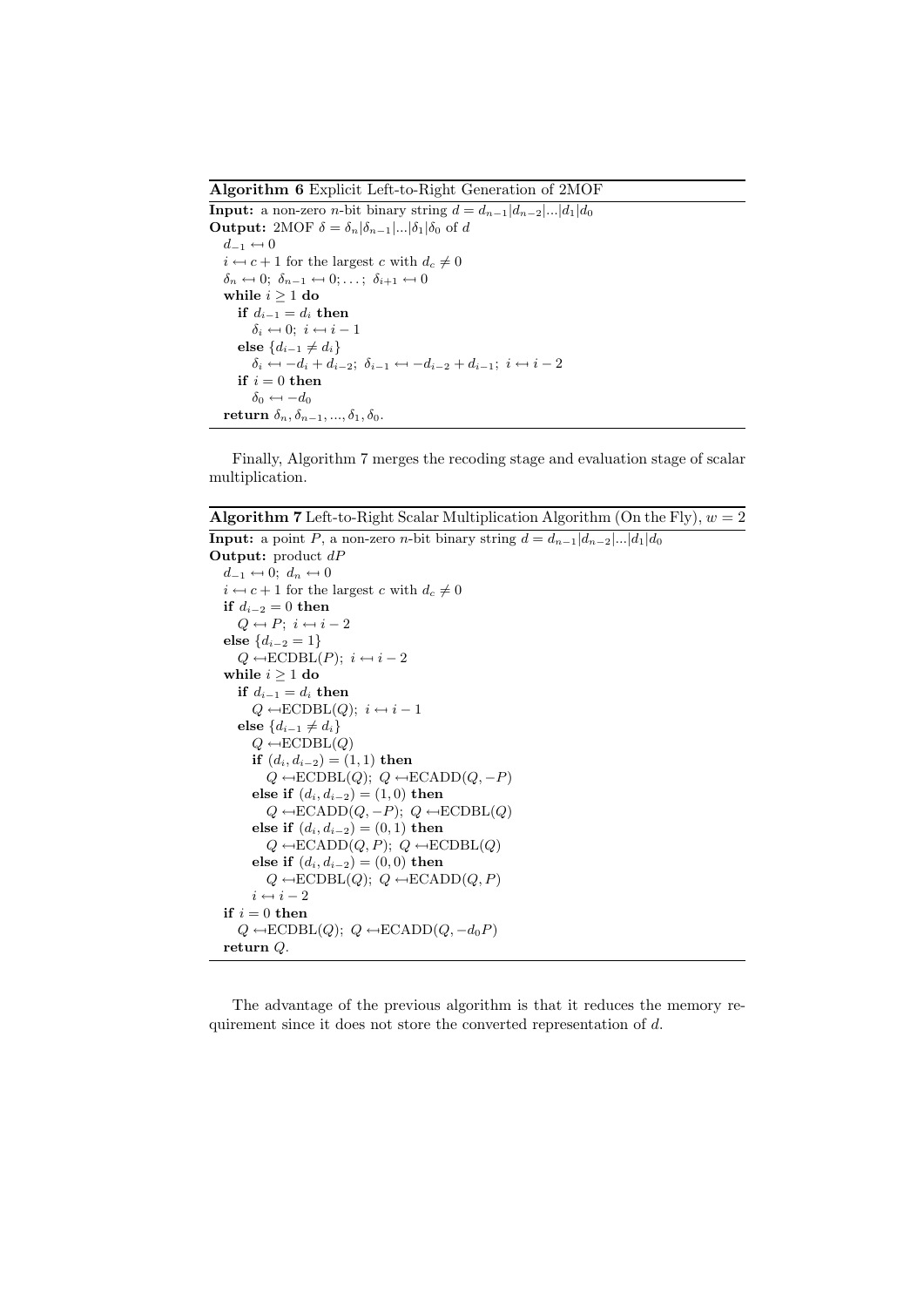### 6 Conclusion

It was an unsolved problem to generate a signed representation left-to-right for a general width w. In this paper we presented a solution of this problem. The proposed scheme inherits the outstanding properties of  $wNAF$ , namely the set of pre-computed elements and the non-zero density are same as those of wNAF. In order to achieve a left-to-right exponent recoding, we defined a new canonical representation of signed binary strings, called the mutual opposite form (MOF). An *n*-bit integer can be uniquely represented by  $(n+1)$ -bit MOF, and this representation can be constructed efficiently left-to-right. Then the proposed exponent recoding is obtained by applying the width  $w$  (left-to-right) sliding window conversion to MOF. The proposed scheme is conceptually easy to understand and it is quite simple to implement. Moreover, if we apply the width  $w$  (right-to-left) sliding window conversion to MOF, we surprisingly obtain the classical wNAF. This is the first *carry-free* algorithm for generating wNAF. Therefore the proposed scheme has a lot of advantages and it promises to be a good alternative to wNAF. We believe that there will be many new applications of this algorithms for cryptography.

### References

- [Avi61] Aviziensis, A., Signed digit number representations for fast parallel arithmetic, IRE Trans. Electron. Comput., 10:389-400, (1961).
- [BSS99] Blake, I., Seroussi, G., and Smart, N., Elliptic Curves in Cryptography, Cambridge University Press, 1999.
- [BHLM01] Brown, M., Hankerson, D., Lopez, J., and Menezes, A., Software Implementation of the NIST Elliptic Curves Over Prime Fields, Topics in Cryptology - CT-RSA 2001, LNCS 2020, (2001), 250-265.
- [Boo51] Booth, A., A signed binary multiplication technique, Journ. Mech. and Applied Math., 4(2), (1951), 236-240.
- [CMO98] Cohen, H., Miyaji, A., and Ono, T., Efficient Elliptic Curve Exponentiation Using Mixed Coordinates, Advances in Cryptology - ASIACRYPT '98, LNCS1514, (1998), 51-65.
- [EK94] Egecioglu, Ö, and Koc, C, Exponentiation using Canonical Recoding, Theoretical Computer Science, 129(2), (1994), 407-417.
- [Gor98] Gordon, D., A survey of fast exponentiation methods, Journal of Algorithms, vol.27, (1998), 129-146.
- [IEEE] IEEE P1363, Standard Specifications for Public-Key Cryptography. http: //groupe.ieee.org/groups/1363/
- [JM89] Jedwab, J., and Mitchell, C.J., Minimum Weight Modified Signed-digit Representations and Fast Exponentiation, Electronics Letters 25, (1989), 1171- 1172.
- [JY00] Joye, M., and Yen, S.-M., Optimal Left-to-Right Binary Signed-digit Exponent Recoding, IEEE Transactions on Computers 49(7), (2000), 740-748.
- [Knu81] Knuth, D. E., The art of computer programmming, vol. 2, Seminumerical Algorithms, 2nd ed., Addison-Wesley, Reading, Mass. (1981).
- [Kob87] Koblitz, N., Elliptic Curve Cryptosystems, Math. Comp. 48, (1987), 203- 209.